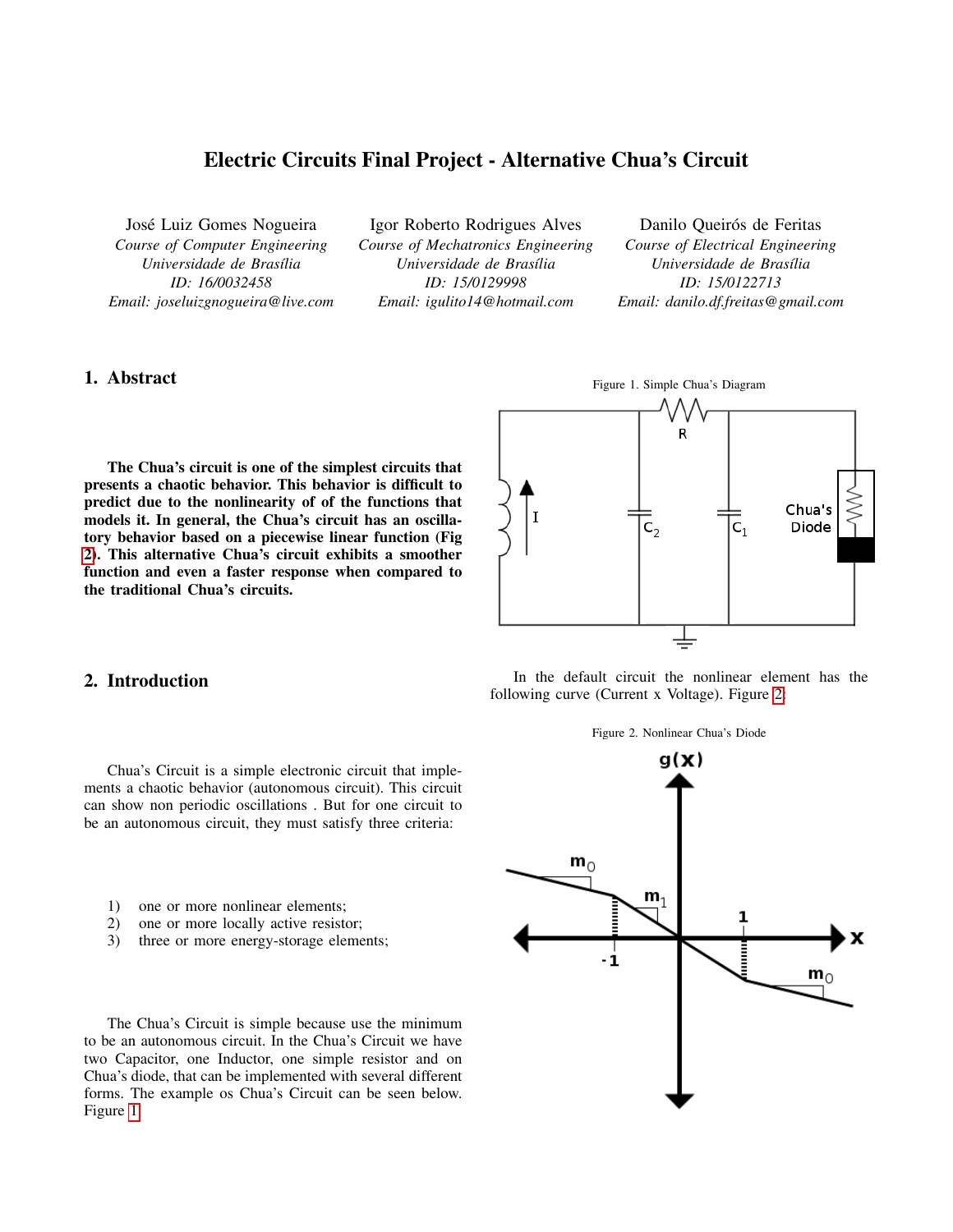As stated above, the Chua's diode can be implemented with several different forms, but the equations that governing the circuit stay with the same model. In this article the objective is implement non the original circuit, but the alternative circuit, that has a more simple equation to the nonlinear diode, and can be implemented with simple additional circuits.

The alternative circuit of Chua used as base in this project is the implementations proposed for K. Tang and K. Man of Department of Electronic Engineering of City University of Hong Kong, published in the International Symposium IEEE - 1998.

The objective of this project is put into practice the knowledge gained during the course of Electronics Circuits, and see beyond, for the beginning of a large area not contemplated for the course, the non linear circuits.

Some noises is expected in the circuit implemented, due to the sensitivity of the circuit, that was done in a protoboard instead of welding the components. Since the protoboard allows a several contact with external ambient, and the trails has many imperfections. So, to get a better result is recommended that circuit be welded.

#### 3. Theoretical Calculations

The Chua's Circuit is a most basic circuit that can implement a chaotic circuit. To define the equations of the circuit let see the image of the original curve of chua's diode above. As seen in the picture, the nonlinear diode is nonlinear only in three parts, but is linear between them, so we can calculate the equations of the circuit for parts, or we can use a generic non linear function called here as  $g(x)$  to define ours Differential equation.  $g(x)$  is a functions represented by the Figure [2,](#page-0-0) where  $g(x)$  is the current in function of tension on diode. Using the node and mesh analysis we can get the following equations.

$$
\frac{dV_1}{dt} = \frac{1}{C_1} \left[ \frac{1}{R} (v_2 - v_1) - g(v_1) \right]
$$
 (1)

$$
\frac{dV_2}{dt} = \frac{1}{C_2} \left[ \frac{1}{R} (v_1 - v_2) + i_L \right]
$$
 (2)

$$
\frac{\mathrm{d}i_L}{\mathrm{d}t} = \frac{1}{L} [v_2 - R_o i_L] \tag{3}
$$

Following the original model of Chua's circuit we can represent  $g(v1)$  as a linear function.

$$
g(v_1) = \begin{cases} m_0v_1 + (m_0 - m_1)E1, & if \quad v_1 \le -E1 \\ m_1v_1, & if \quad -E1 < v_1 < E1 \\ m_0v_1 + (m_1 - m_0)E1, & if \quad E1 \le v_1 \end{cases}
$$
(4)

Or we can represent the diode function completely.

$$
g(v_R) = i_R = G_b v_R + \frac{1}{2} (G_a - G_b) [ |v_R + E| - |v_R - E| ]
$$
 (5)

Where Gb, Ga and E is constants. The above equations define the original Chua's circuit, but in this document we will implement the alternative Chua's circuit that have a more simple diode equation, the curve of  $g(x)$  in original circuit it is similar a cubic equation, however with discontinuities. In the alternative Chua's circuit the proposed model is similar a cubic equation but more smoothed, without discontinuities. For the alternative Chua's circuit the equation proposed is the below:

$$
g(v_R) = av_R + bv_R|v_R|
$$
 (6)

where  $a < 0$  and  $b > 0$ .

For the proposed diode equation, we have a circuit that consists of two Op-amps (AD711 and LF347), one multiplier (AD633), one comparator (LM319), a analog multiplexer (74HC4052) and six resistors.

<span id="page-1-0"></span>



So, the driving-current for  $g(x)$  proposed is:

$$
i_R = g(v_R) = -\frac{1}{R_4}v_R + \frac{R_5 + R_6}{R_4 R_5} \frac{1}{10V} v_R |v_R| \quad (7)
$$

In this equation we can choose the value of R4, R5 and R6 but limited to the limit of logical, analogical and Opamps of circuit.

# 4. Computer Simulation

The software used in this simulation was Multisim from National Instruments.

Because of software limitations the components used were not from the same type as the ones of the proposed circuit, therefore, the values of C1, C2 and L needed to be altered and the double scroll result was not achieved. The circuit was simulated as shown below: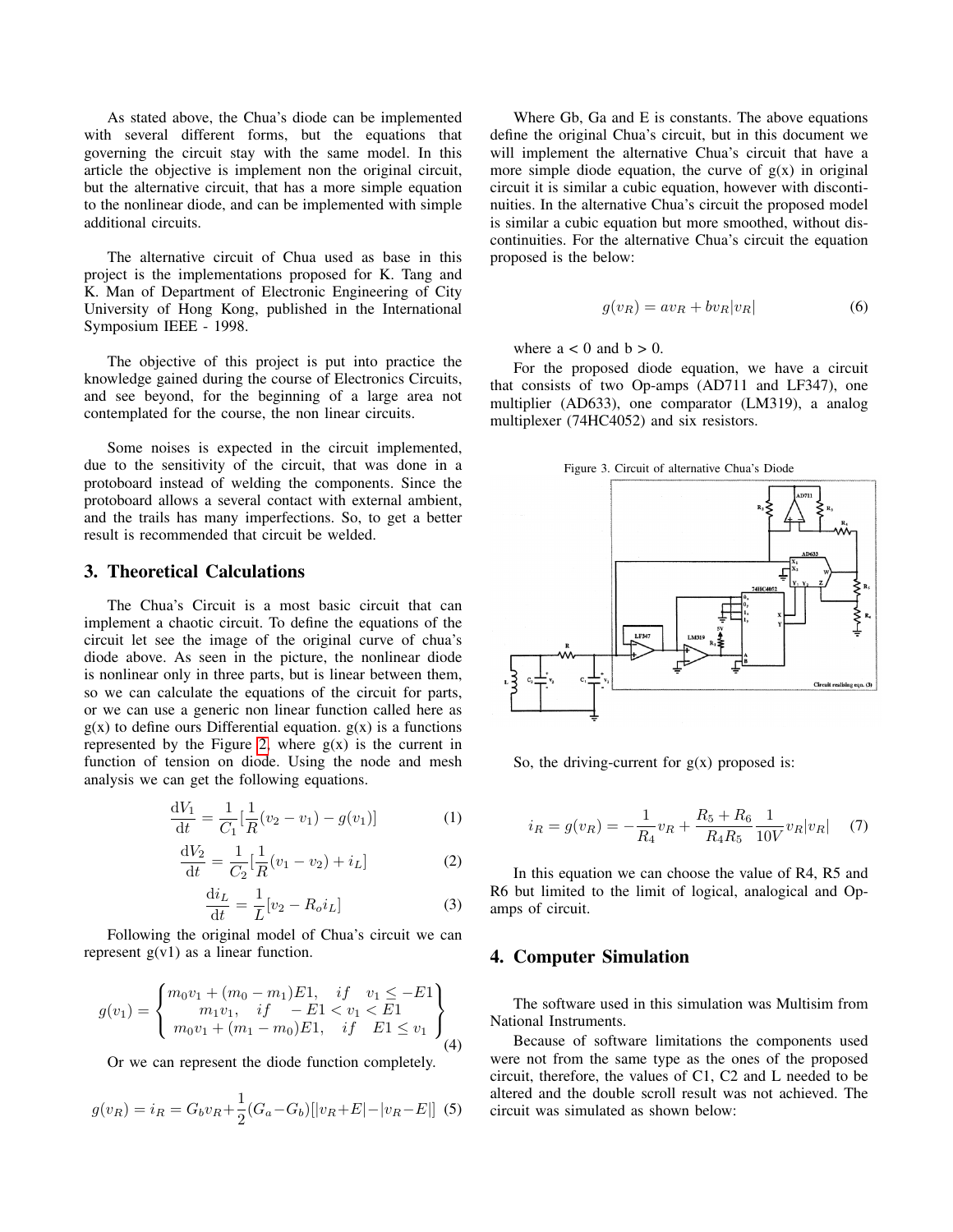



To observe a chaotic behavior, we varied the resistance R and saved the oscilloscope's results for each different value of R as shown:









Note that the minimum value for R to stay oscillating is 1197 $\Omega$ , and when we choose a lower value, it oscillates just for a very short time and them it drastically varies the trajectory of the graph and stops oscillating.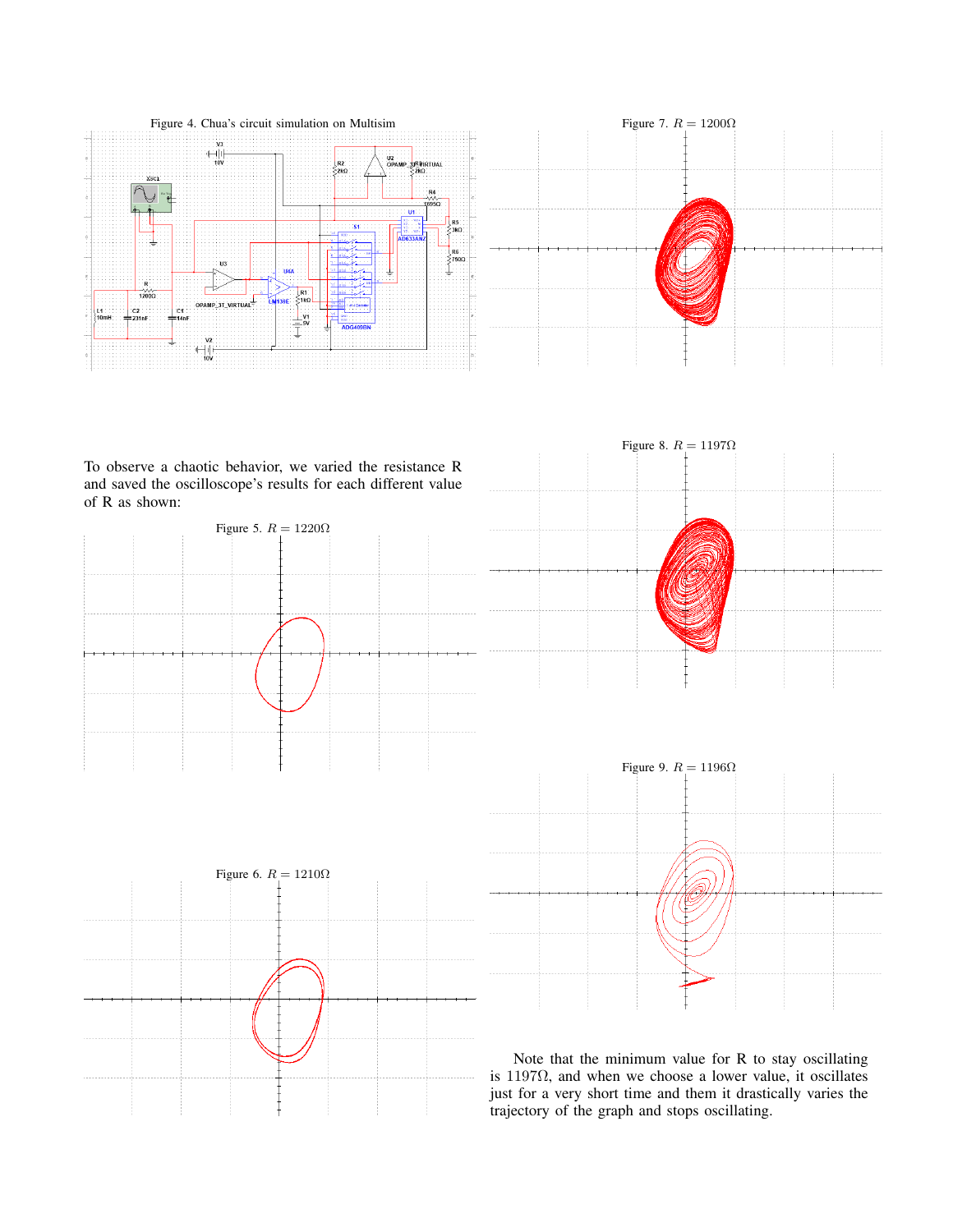# 5. Experiment

#### 5.1. Experimental Components

In general Chua's circuits can be composed simply by capacitors, inductors, resistors and a Chua's diode, that can be implemented using Op Amps and diodes, or even Op Amps alone.

But for this circuit implementation the following components are required:

- 1 Inductor.
- 2 Capacitors.
- 2 Op Amps (TL074).
- 1 Comparator (LM393).
- 1 Analogic multiplexer (TLHEF4052).
- 1 Analog Multiplier (AD633).
- Resistors.
- 1 Trimpot.

#### 5.2. Experimental Procedure

The circuit should be implemented in accordance with Fig [3.](#page-1-0) In the experiment, the value of R is varied while the other components have the constant values:

 $R_1 = 1k\Omega$   $R_2 = R_3 = 2k\Omega$  $R_4 = 1695\Omega$   $R_5 = 3k\Omega$   $R_6 = 750\Omega$  $C_1 = 7nF \ C_2 = 78nF$  $L = 18.84mH$ 

To obtain the necessary inductance, a inductive decade from the laboratory will be used. It has an internal resistance of  $45\Omega$  per Henry, which implies a total resistance of  $0.8478\Omega$  for  $18.84mH$ . It is important that the internal resistance of the equipment is less than  $30\Omega$ because the resistance influences in the distribution of chaos when R is adjusted.

After assembling the circuit, the parameters to be analyzed are X, Y and Z, which represent the voltage across the capacitor C1, the voltage across capacitor C2 and the current across the inductor L respectively.

Figure 10. Variables to be analyzed in the Chua Circuit.



With this parameters in hand and the oscilloscope properly configured in a Voltage x Voltage display, we can obtain curves like these:

Figure 11. Chua attractor with double scrolling seen from an analog oscilloscope. Image taken from: http://www.chuacircuits.com/howtobuild4.php



# 6. Conclusion

The implemented circuit was proposed as an alternative circuit with chaotic behavior and with a smoother nonlinearity than the traditional Chua's circuits nonlinearity. Unfortunatly, in the real circuit implementation, the calibration of the capacitance, inductance and the value of resistor R is very sensitive and it was dificult to obtain a clear chaotic behavior.

### References

- [1] [Kennedy, Michael Peter \(October 1993\). "Three steps to chaos Part](https://people.eecs.berkeley.edu/~chua/papers/Kennedy93.pdf) [1: Evolution" \(PDF\). IEEE Trans. on Circuits and Systems. Institute](https://people.eecs.berkeley.edu/~chua/papers/Kennedy93.pdf) [of Electrical and Electronic Engineers. 40 \(10\): 640. Retrieved May](https://people.eecs.berkeley.edu/~chua/papers/Kennedy93.pdf) [31, 2018](https://people.eecs.berkeley.edu/~chua/papers/Kennedy93.pdf)
- [2] [K.S Tang, K.F. Man. "An Alternative Chua's Circuit Implementation".](https://www.researchgate.net/publication/3763733_An_alternative_Chua%27s_circuit_implementation) [Retrieved May 31, 2018](https://www.researchgate.net/publication/3763733_An_alternative_Chua%27s_circuit_implementation)